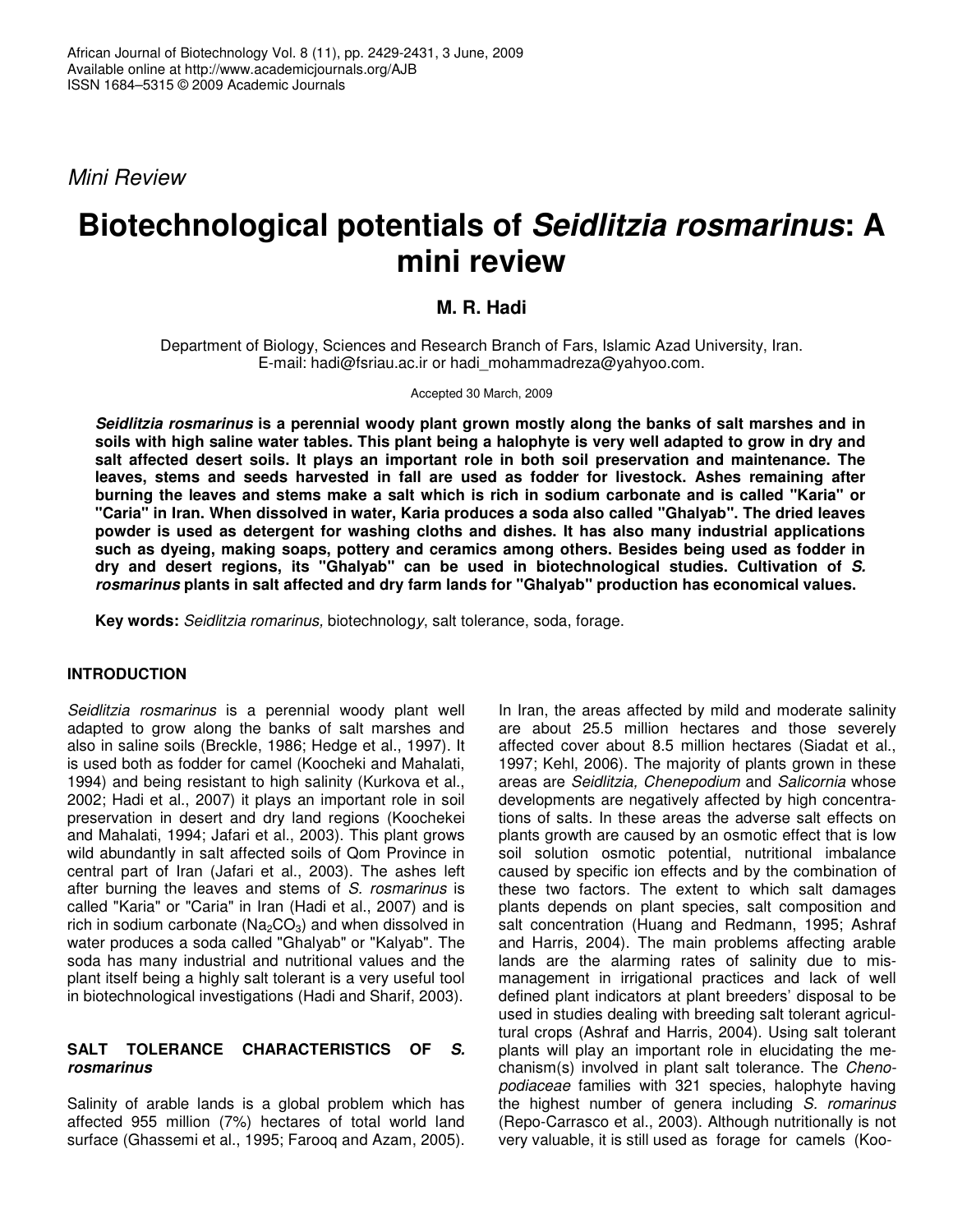cheki and Mahalati, 1994; Hadi et al., 2007). It is highly adaptable to abiotic stresses such as high temperatures, drought and salinity. Under saline conditions, *S. rosmarinus* accumulates salt ions and synthesizes amino acid proline, to counteract the salt stress effects inside the cells and also to maintain leaf tissues water content (Hadi et al., 2007). The effects of salts on *S*. *rosmarinus* seed germination have been studied. The lowest germination rates took place at 400 mM NaCl (Hadi et al., 2007). At 300 mM NaCl and after 7 days, 75% of the seeds germinated. The Seeds of *S. rosmarinus* germinated extraordinary only in concentration of 25 mM  $NaNO<sub>3</sub>$  whereas in other salts such as NaCl, NaNO<sub>3</sub>, KCl, KNO<sub>3</sub> can germinate in concentration of 400 mM (Hadi et al., 2007). In these studies, seed size did not have any effects on their resistance to salinity during germination. The effects of NaCl, NaNO<sub>3</sub>, KCl, KNO<sub>3</sub> and polyethylene glycol (PEG) on seedlings growth and their proline contents were significant ( $\alpha = 1\%$ ). With the increase in the amount of salts in the media, there was a decrease in the rates of both seed germination and seedling growth and also an increase in the amount of tissues proline contents. The responses of *S. rosmarinus* to 500 mM NaCl solutions have been studied during a period of 72 h (Kurkova et al., 2002). In these studies three phases of physiological responses were identified. Concomitant studies of physiological parameters and cells ultrastuctural changes allowed the investigators to conclude that *S. rosmarinus* resists salt stress by changing its osmoregulatory systems (ionic and organic osmolytes). They also found that salt ions are accumulated in leaf and root cells vacuoles by pinocytosis and also in other small cytoplasmic vesicles. In Iran, *S .rosmarinus* grows in saline soils of Qom Province (Jafari et al., 2003). This species also grows in Isfahan Province (central Iran) especially in the vicinity of Gave-Khooni salt marsh (Hadi and Sharifi, 2003; Hadi et al., 2007). High soil pH and lime contents stimulate its growth, whereas high bicarbonate ions have inhibitory effects. Based on findings reported so far, *S. romarinus* plants are highly halophytic and xerophytic and have genes responsible for these traits. It can serve as a valuable tool for plant breeders in producing crops resistant to salt and drought stresses.

## **NUTRITIONAL VALUES**

*S. romarinus* has been used as forage for a long time (Koocheki and Mahalati, 1994). Although the nutritional values of halophytes such as *S. rosmarinus* are relatively good, they make palatable forage when mixed with other pasture plants (Swingle et al., 1996). *S. rosmarinus* and other halophytes accumulate a large amount of salts in their tissues. It has been reported that high leaf salt content does not have any adverse effects on animals digestive systems (Moore et al., 1985) though they may be less acceptable by animals as the sole source of food

(Wilson, 1977). Accumulation of Cu and Mn at non-toxic levels by *S. rosmarinus* has been reported to be safe for sheep and cattle (Al-Khateeb and Leilah, 2005). It has also been reported that this plant has medicinal properties and is used for the treatment of some acnes (Parsa, 1960).

## **INDUSTRIAL USES**

In ancient times, Iranian used to make holy bonfire using plants growing in saline soils. They were using *S. rosmarinus* ashes as detergent to wash their bodies and their clothing. When mixed with oil or suet, it makes high quality soap. Today, this plant ash is a source of alkaline materials (in Iran known as "Ghalyab or "Kalyab") used in soap and detergent industries. The ash has also antiseptic and antibacterial properties. Root tissues of *S. rosmarinus* have a high capacity to absorb large amounts of soil alkali metals such as  $Na<sup>+</sup>$  and  $K<sup>+</sup>$  which are subsequently transferred to the shoots. It seems the main mechanism of salt resistance in this plant is tolerance. Large amount of sodium is accumulated in cells vacuoles. The ash contains a large amount of sodium and potassium carbonates. These carbonates are also present in the ashes of plant materials rich in organic salts. Today, in Iran as much as 26 tons of alkali ("Ghalyab") is produced annually from *S. rosmarinus* grown wild in saline soils of Qom Province.

### **THE ROLES IN ENVIRONMENTAL PROTECTION**

*S. rosmarinus* is a perennial shrub and the *Seidlitzia* genus belongs to *Chenopodiaceae* family (Hedge et al., 1997). The plants grow up to 2 m tall with a canopy diameter of 1.5 m. The leaves are cylindrical and succulent. It tolerates high amount of salts in the soil and also thrives very well in soils with high alkalinity. It is also a drought resistant plant and grows very well in low rainfall desert ecosystems. It can also be used as windbreak. *S. rosmarinus* is indigenous to Iran and is a dominant plant in saline soils and desert habitats such "Kavir-e-Lut", "Dasht-e-Kavir" "Hoz-e-Soltan" lake and Qom Province all in central part of Iran. It has also been found in "Ghav-Khooni" salt marsh of Isfahan Province. According to Qom Province Department of Agriculture, plants such as *S. rosmarinus, Astragalus* and *Ferula gummosa* (known as "Barijeh" in Iran) are the dominant plants grown in Qom Province area covering about 270 ha of land. They are well adapted to these regions which are characterized by low rainfall, very high temperature during the summer and very high soil salt contents. In addition, *S. rosmarinus* plants are not only used as forage to feed livestock and wild animals such as antelopes (Koocheki and Mahalti, 1994), but also can be used for environmental protection and soil erosion control.